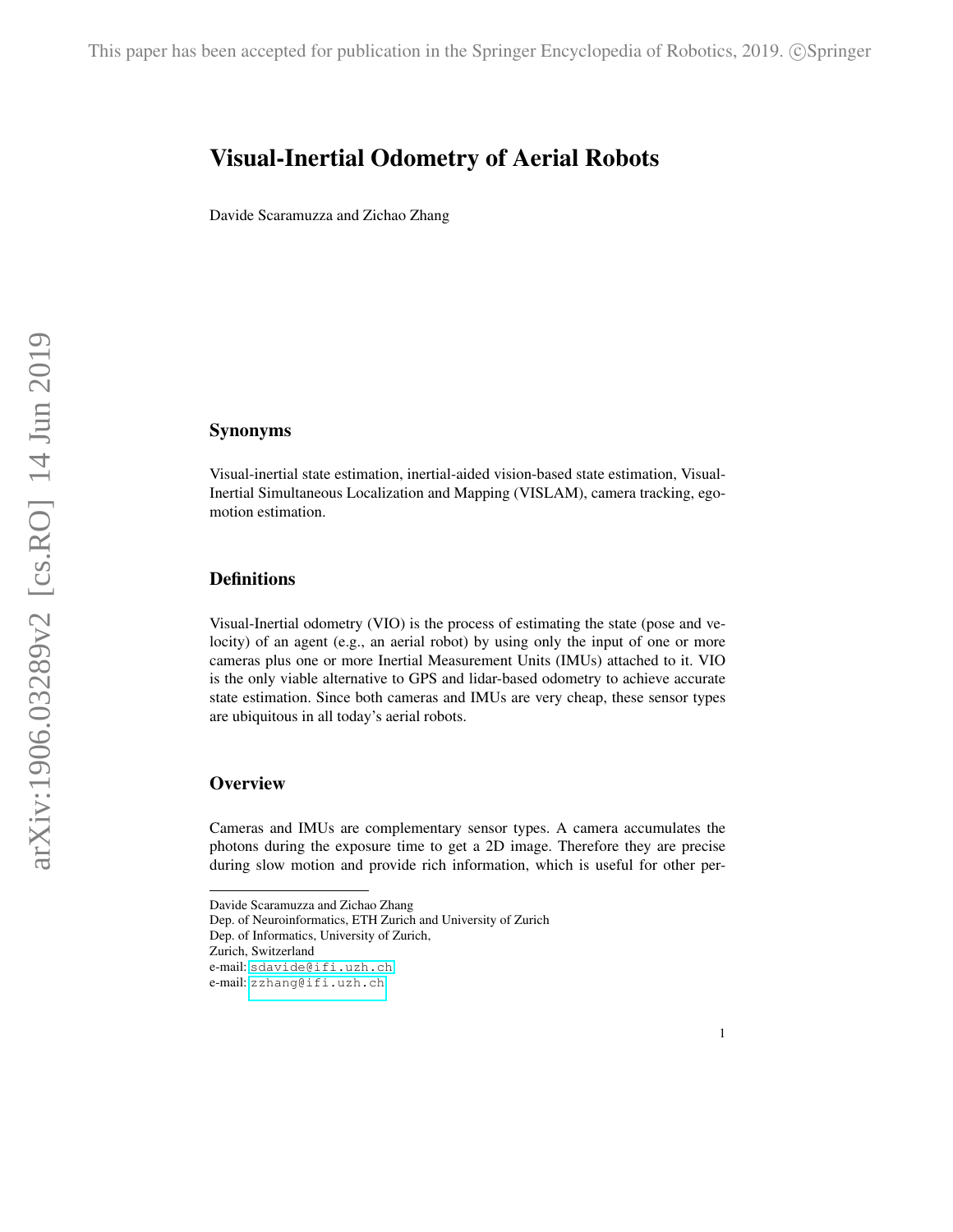2 Davide Scaramuzza and Zichao Zhang



<span id="page-1-0"></span>Fig. 1 Illustration of visual-inertial sensors and measurements. Left: Stereo VI-sensor from [\(Nikolic et al 2014\)](#page-11-0). Right: Camera (green) and IMU (blue) measurements along a trajectory.

ception tasks, such as place recognition. However, they have limited output rate (∼100Hz), suffer from scale ambiguity in a monocular setup, and are not robust to scenes characterized by low texture, high speed motions (due to motion blur) and High Dynamic Range (HDR) (which may cause over- or under-exposure of the image). By contrast, an IMU is a proprioceptive sensor measuring the angular velocity and the external acceleration acting upon it. An IMU is scene-independent, which renders it unaffected by the aforementioned difficulties for cameras. Thus, it is the ideal complement to cameras to achieve robustness in low texture, high speed, and HDR scenarios. Additionally, an IMU has high output rate (∼1,000Hz). However, it suffers from poor signal-noise ratio at low accelerations and low angular velocities. Due to the presence of sensor biases, the motion estimated from an IMU alone tends to accumulate drift quickly. Therefore, a combination of both cameras and IMUs can provide accurate and robust state estimation in different situations.

The typical VIO configuration is illustrated in Fig. [1.](#page-1-0) The camera(s) and IMU(s) are rigidly attached, and the sensor suite outputs visual and inertial measurements at different rates. In VIO, the environment is represented as a set of 3D landmarks  $wp$  that are projected by the camera to 2D image coordinates **:** 

<span id="page-1-1"></span>
$$
\mathbf{u} = project(\mathbf{T}_{CW} \cdot w\mathbf{p}).\tag{1}
$$

The IMU measures the angular velocity  $\omega$  and the external acceleration **a**:

<span id="page-1-2"></span>
$$
\omega = {}_{I}\omega + \mathbf{b}_g + \mathbf{n}_g, \quad \mathbf{a} = \mathbf{R}_{IW}(w\mathbf{a} - w\mathbf{g}) + \mathbf{b}_a + \mathbf{n}_a,\tag{2}
$$

where  $I\omega$  is the angular velocity of the IMU expressed in the IMU frame,  $W$  a the acceleration of the IMU in the world frame, and  $_W$ **g** the gravity in the world frame. b and n are the biases and additive noises respectively (see [\(Furgale et al 2013\)](#page-9-0) for details). It is also worth mentioning that for low-cost IMUs, the above model can be over simplified, and additional errors from scale factors and axis misalignment sometimes also need to be considered [\(Rehder et al 2016\)](#page-11-1).

VIO is the process of estimating the state of the sensor suite using the camera and IMU measurements [\(1\)](#page-1-1) and [\(2\)](#page-1-2). Typically, the quantities to estimate are *N states* at different times  $\{t_i\}_{i=1}^N$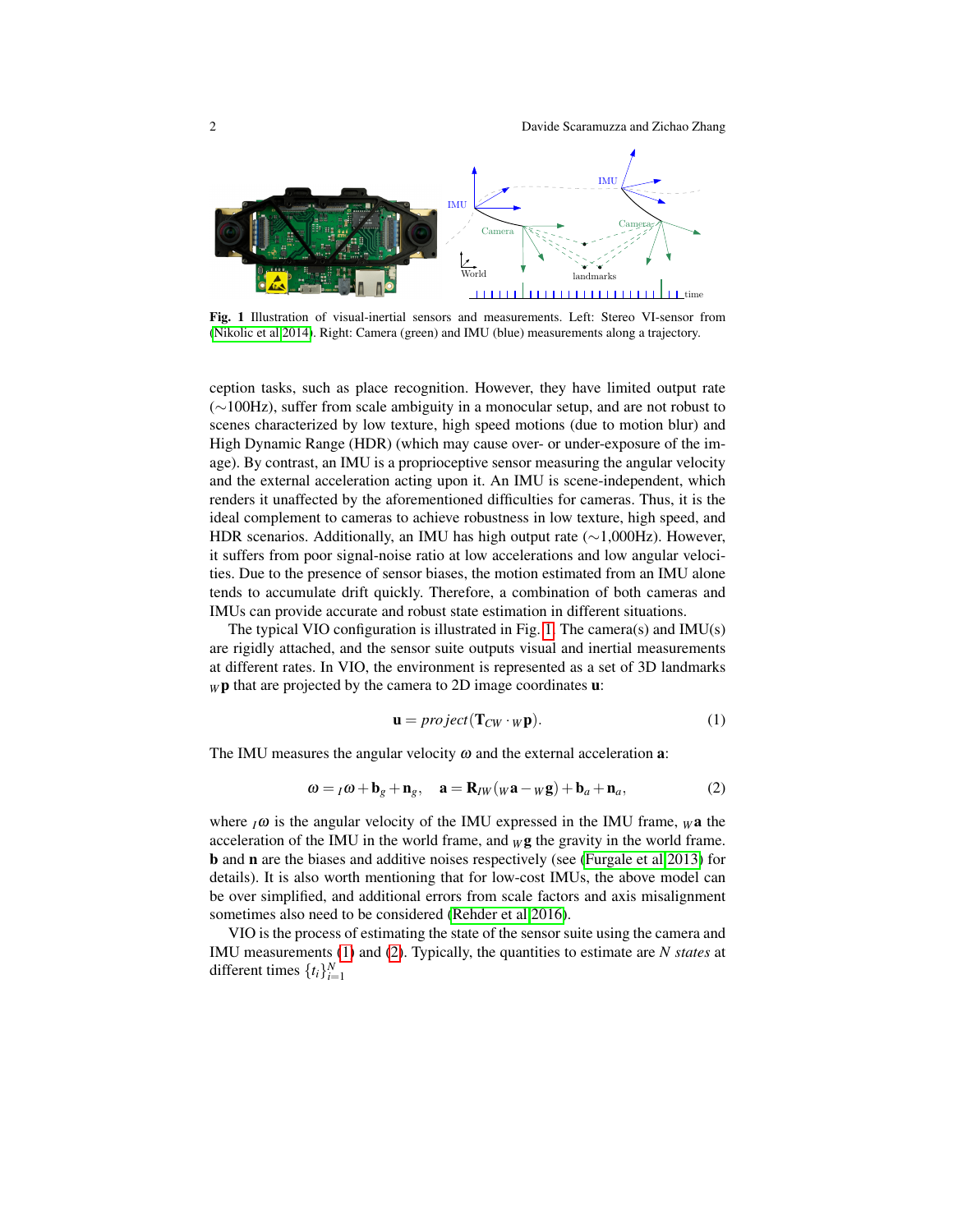

<span id="page-2-0"></span>Fig. 2 Comparison of loosely (left) and tightly coupled (right) paradigms for VIO.

$$
\mathbf{X}_i = [\mathbf{T}_{WI}^i, \mathbf{v}_{WI}^i, \mathbf{b}_a^i, \mathbf{b}_g^i], \quad i = 1, 2, 3, ..., N
$$
 (3)

where  $\mathbf{T}_{WI}^i$  is the 6-DoF pose of the IMU,  $\mathbf{v}_{WI}^i$  is the velocity of the IMU,  $\mathbf{b}_a^i$  and  $\mathbf{b}_a^i$ are the biases of the accelerometer and gyroscope respectively. In contrast to visualonly odometry, the velocity and the biases are essential to utilize the IMU measurements and have to be estimated in addition to the 6-DoF pose. Specifically, biases are necessary for computing the actual sensor angular velocity and acceleration from the raw measurements [\(2\)](#page-1-2), and velocity is needed for integrating acceleration to get position.

VIO can utilize multiple cameras and IMUs; however, the minimum number of cameras and IMUs that is sufficient to perform VIO is one. Indeed, a single moving camera allows us to measure the geometry of the 3D scene and the camera motion up to an unknown metric scale: the projection function in [\(1\)](#page-1-1) satisfies *pro ject*( $\mathbf{p}$ ) = *pro ject*( $s \cdot \mathbf{p}$ ) for an arbitrary scalar *s* and an arbitrary point **p**; a single IMU, instead, renders metric scale and gravity observable (due to the presence of gravity in [\(2\)](#page-1-2)) [\(Martinelli 2013\)](#page-10-0).

Depending on the specific information used to fuse visual and inertial measurements, VIO approaches can be categorized into two paradigms: *loosely coupled* and *tightly coupled* [\(Corke et al 2007\)](#page-9-1). Conceptually, loosely coupled methods process visual and inertial measurements separately by computing two independent motion estimates that are then fused to get the final output. By contrast, tightly coupled methods compute the final output directly from the raw camera and IMU measurements, e.g., the tracked 2D features, angular velocities, and linear accelerations [\(2\)](#page-1-2). The difference between these two approaches is conceptually illustrated in Fig. [2.](#page-2-0)

Tightly coupled approaches are more accurate than the loosely coupled ones. First, using IMU integration to predict the 2D feature locations in the next frame can be used to facilitate feature tracking. Second, loosely-coupled approaches do not consider the visual and inertial information coupling, making them incapable of correcting drift in the vision-only estimator.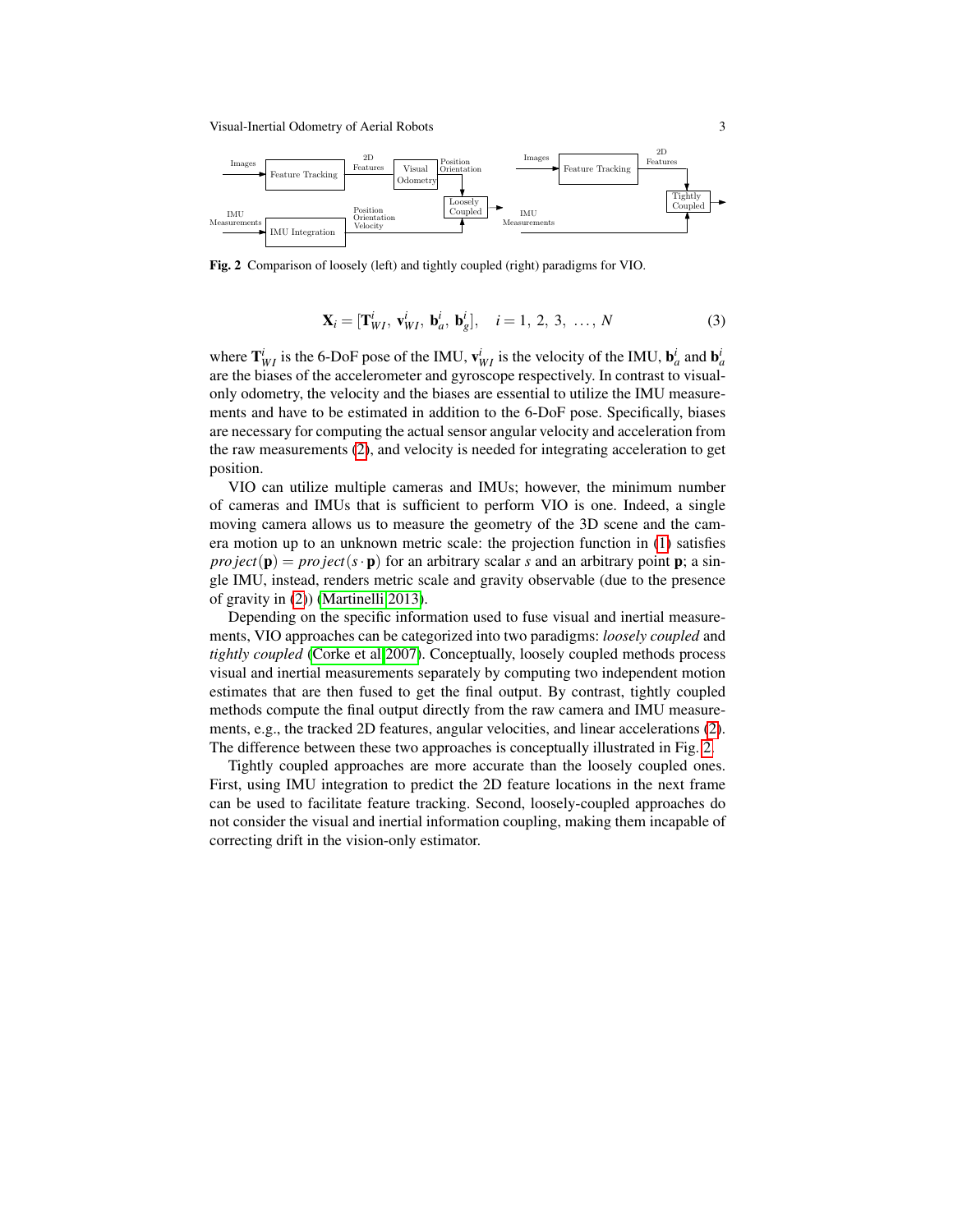# Key Research Findings

# *The Three Major VIO Paradigms*

Existing VIO approaches can be categorized by the number of camera-poses involved in the estimation, which is highly correlated with the computational demand and accuracy. Full smoothers (or batch nonlinear least-squares algorithms) estimate the complete history of states, fixed-lag smoothers (or sliding window estimators) consider a window of the latest states, and filtering methods only estimate the latest state. Full smoothers, by keeping the whole pose history, allow re-linearization when the estimate is updated. By contrast, sliding window estimators and filters marginalize older states (which locks the linearization error permanently) and are therefore less accurate but more efficient. Early research on VIO focuses on filters because of their efficiency. Recently, the research focus has shifted to fixed-lag/full smoothers due to their superior accuracy and the availability of more powerful computers. An up to date review on visual-inertial navigation can be found in [\(Huang 2019\)](#page-10-1).

Note that there are different criteria that can be used to characterize VIO algorithms. VIO approaches can use different representations of the uncertainty for the measurements and the Gaussian priors: the Extended Kalman Filter (EKF) represents the uncertainty using a covariance matrix; instead, information filters and smoothers resort to the information matrix (the inverse of the covariance) or the square-root of the information matrix [\(Kaess et al 2012;](#page-10-2) [Wu et al 2015\)](#page-11-2). The number of times in which the measurement model is linearized is also an important criterion. While a standard EKF (in contrast to the iterated EKF) processes a measurement only once, a smoothing approach allows linearizing multiple times.

While the terminology is vast, the underlying algorithms are tightly related. For instance, it can be shown that the iterated Extended Kalman filter equations are equivalent to the Gauss-Newton algorithm, commonly used for smoothing [\(Bell and](#page-9-2) [Cathey 1993\)](#page-9-2).

#### Filtering

Filtering algorithms enable efficient estimation by restricting the inference process to the latest state of the system. Classic approaches estimate both the poses and landmarks, and the complexity of the filter (e.g., the Extended Kalman Filter) grows quadratically in the number of estimated landmarks. Therefore, a small number of landmarks are typically tracked to allow real-time operation [\(Davison et al 2007;](#page-9-3) [Bloesch et al 2015;](#page-9-4) [Jones and Soatto 2011\)](#page-10-3).

An alternative is to adopt a structureless approach where landmark positions are marginalized out of the state vector (see, for instance, the Multi-State Constraint Kalman filter (MSCKF) [\(Mourikis and Roumeliotis 2007\)](#page-10-4)). A drawback of the structureless filter is that the processing of landmark measurements needs to be de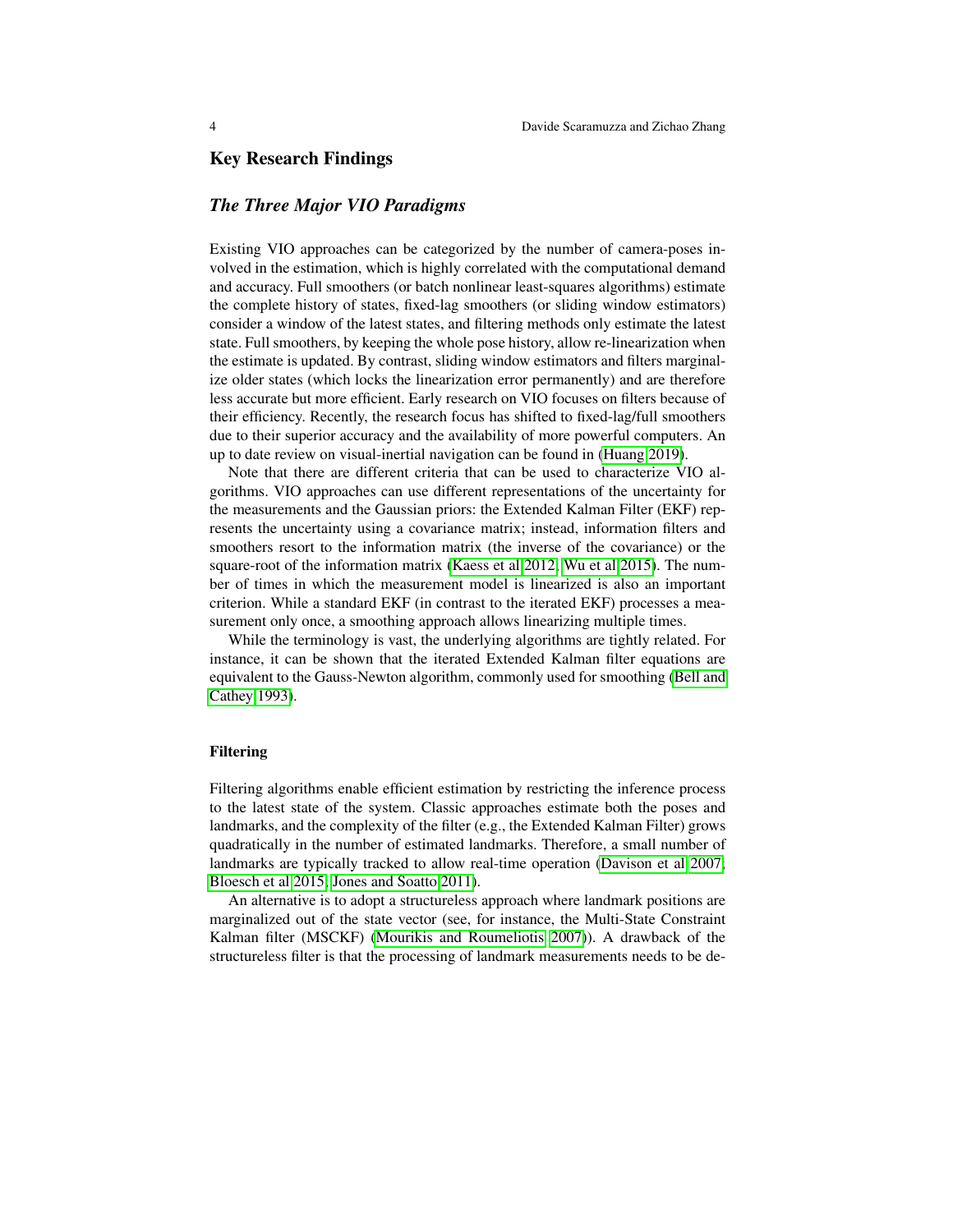Visual-Inertial Odometry of Aerial Robots 5

layed until all measurements of a landmark are obtained [\(Mourikis and Roumeliotis](#page-10-4) [2007\)](#page-10-4). This hinders accuracy as the filter cannot use all current visual information.

There are two major error sources for filtering approaches. First, filters absorb the information of the older states into the estimation of the latest state and drop the older states permanently. Therefore, linearization error and erroneous outlier measurements (see [\(Tsotsos et al 2015\)](#page-11-3)) are locked in the filter state. Second, linearization error renders filters inconsistent. Generally, the VIO problem has four unobservable directions: the global position and the orientation around the gravity direction (yaw) [\(Martinelli 2013;](#page-10-0) [Kottas et al 2012\)](#page-10-5). In [\(Kottas et al 2012\)](#page-10-5) it is shown that linearization at the wrong estimate adds spurious information in unobservable directions. To address this problem, the first-estimates jacobian approach [\(Huang](#page-10-6) [et al 2008\)](#page-10-6) is often adopted to ensures that a state is not updated with different linearization points, which is a source of inconsistency.

#### Fixed-lag Smoothing

Fixed-lag smoothers estimate the states that fall within a given time window, while marginalizing out older states [\(Mourikis and Roumeliotis 2008;](#page-11-4) [Sibley et al 2010;](#page-11-5) [Dong-Si and Mourikis 2011;](#page-9-5) [Leutenegger et al 2015\)](#page-10-7). For VIO, which is highly nonlinear, fixed-lag smoothing approaches are generally more accurate than filtering, since they relinearize part of the past measurements as the estimate is updated [\(May](#page-10-8)[beck 1979\)](#page-10-8). Moreover, these approaches are more robust to outliers by explicit outlier rejection after the optimization or using robust cost functions [\(Hartley and Zis](#page-9-6)[serman 2003\)](#page-9-6). However, since fixed-lag smoothers still resort to marginalization, they, similar to filters, suffer from inconsistency and linearization errors [\(Hesch et al](#page-9-7) [2014;](#page-9-7) [Dong-Si and Mourikis 2011;](#page-9-5) [Huang et al 2011\)](#page-10-9).

Fixed-lag smoothers are more computationally expensive than filters, since multiple states instead of the latest one are estimated. In addition, the marginalization of the states outside the estimation window can lead to dense Gaussian priors, which hinders efficient matrix operations. For this reason, it has been proposed to drop certain measurements instead of marginalizing them to maintain the sparsity of the problem [\(Leutenegger et al 2015\)](#page-10-7).

#### Full Smoothing

Full smoothing methods estimate the entire history of the states by solving a large nonlinear optimization problem [\(Jung and Taylor 2001;](#page-10-10) [Sterlow and Singh 2004;](#page-11-6) [Bryson et al 2009;](#page-9-8) [Indelman et al 2013;](#page-10-11) [Patron-Perez et al 2015\)](#page-11-7). Full smoothing guarantees the highest accuracy, since it can update the linearization point of the complete state history as the estimate evolves. However, because the complexity of the optimization problem is approximately cubic with respect to the dimension of the states, real-time operation quickly becomes infeasible as the trajectory and the map grow over time. Common practice (also widely used in fixed-lag smoothers) is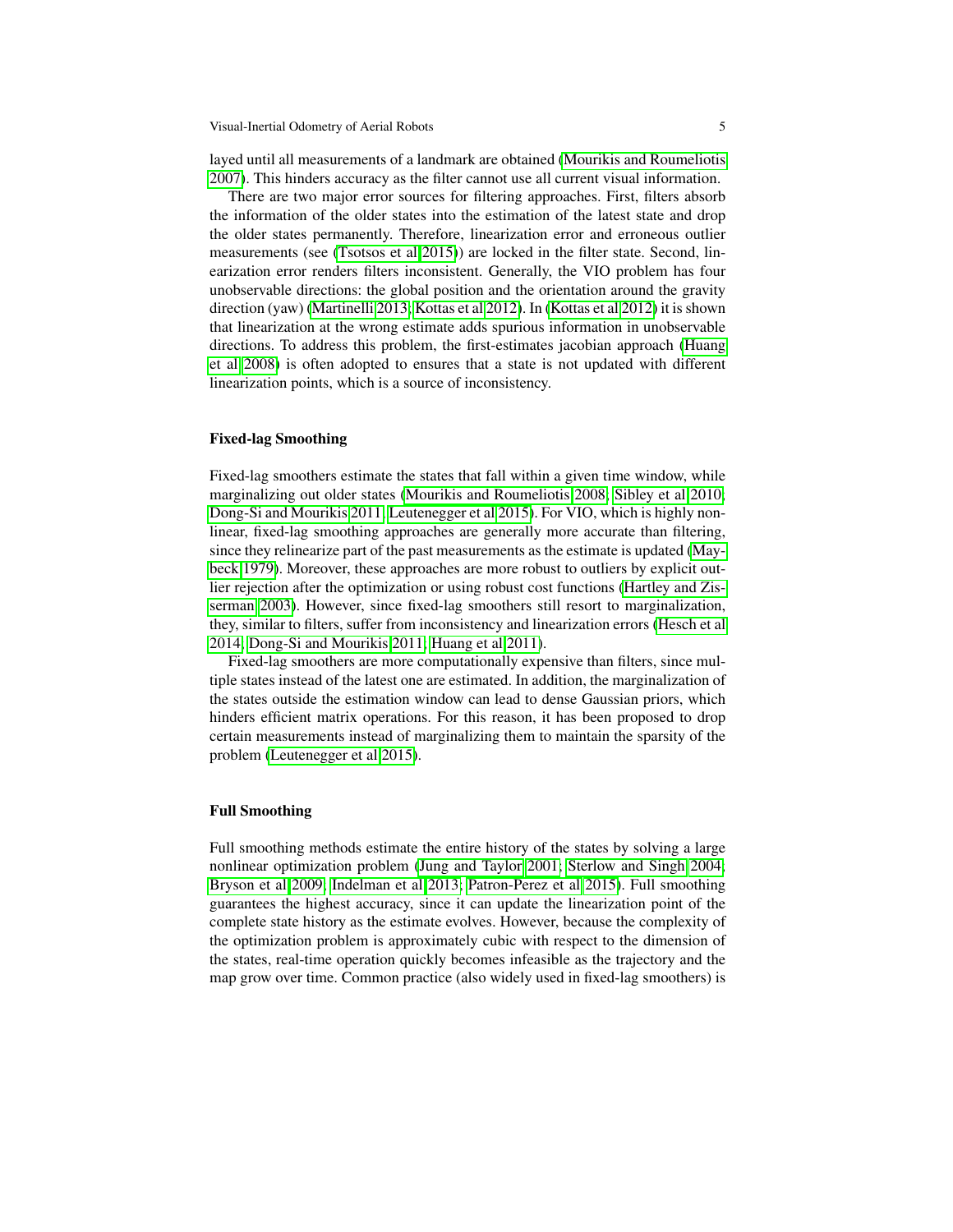to only keep selected keyframes [\(Leutenegger et al 2015;](#page-10-7) [Qin et al 2017;](#page-11-8) [Strasdat](#page-11-9) [et al 2010;](#page-11-9) [Nerurkar et al 2014\)](#page-11-10) and/or run the optimization in a parallel tracking and mapping architecture [\(Mourikis and Roumeliotis 2008;](#page-11-4) [Klein and Murray](#page-10-12) [2009\)](#page-10-12). A breakthrough has been the development of incremental smoothing techniques (iSAM [\(Kaess et al 2008\)](#page-10-13), iSAM2 [\(Kaess et al 2012\)](#page-10-2)). They leverage the expressiveness of factor graphs to maintain sparsity and to identify and update only the typically small subset of variables affected by a new measurement. VIO using the incremental smoothing framework has been demonstrated in [\(Forster et al](#page-9-9) [2017a\)](#page-9-9).

The different update rates of cameras and IMUs bring additional difficulties for both full-smoothing and fixed-lag smoothing approaches. Filtering methods usually use IMUs for the process model and cameras for the measurement model, and, thus, they handle the different rates of IMUs and cameras naturally. In smoothing approaches, however, it is infeasible for real-time applications to add a state at every IMU measurement, since the problem complexity grows with the dimension of the states. Therefore, the IMU measurements are typically integrated between frames to form relative motion constraints. This requires the integration to be repeated when the state estimate changes (i.e., after each optimization iteration). [\(Lupton and Sukkarieh 2012\)](#page-10-14) show that this repeated integration can be avoided by a reparametrization of the relative motion constraints. Such reparametrization is called IMU preintegration. [\(Forster et al 2017a\)](#page-9-9) builds upon [\(Lupton and Sukkarieh](#page-10-14) [2012\)](#page-10-14) and bring the theory of IMU preintegration to maturity by properly addressing the manifold structure of the rotation group SO(3).

## *Camera-IMU Calibration*

The knowledge about the spatial transformations and temporal offsets between camera(s) and IMU(s) is crucial to obtain good performance from VIO. Off-line spatial calibration of cameras and IMUs is a well-studied problem and can be solved using both filters [\(Kelly and Sukhatme 2011\)](#page-10-15) and batch optimization [\(Furgale et al](#page-9-0) [2013\)](#page-9-0). For on-line self calibration, state-of-the-art VIO algorithms often include the unknown spatial transformation (between cameras and IMUs) in the states and estimate it together with the motion of the sensor suite [\(Leutenegger et al 2015;](#page-10-7) [Li and](#page-10-16) [Mourikis 2013\)](#page-10-16). If the visual-inertial sensor suite is not hardware synchronized as in [\(Nikolic et al 2014\)](#page-11-0), the temporal offset of the cameras and IMUs also needs to be estimated. While different approaches have been proposed for off-line calibration [\(Kelly and Sukhatme 2014;](#page-10-17) [Furgale et al 2013\)](#page-9-0), very few works have been done for on-line processing [\(Li and Mourikis 2013;](#page-10-16) [Qin and Shen 2018\)](#page-11-11).

A significant contribution to the community is the open source calibration toolbox *Kalibr* [\(Furgale et al 2013\)](#page-9-0). It uses a continuous representation of the trajectory instead of discrete states, which has, therefore, the ability to model the temporal offset between the cameras and IMUs. *Kalibr* is widely used for both spatial and temporal calibration of camera-IMU systems.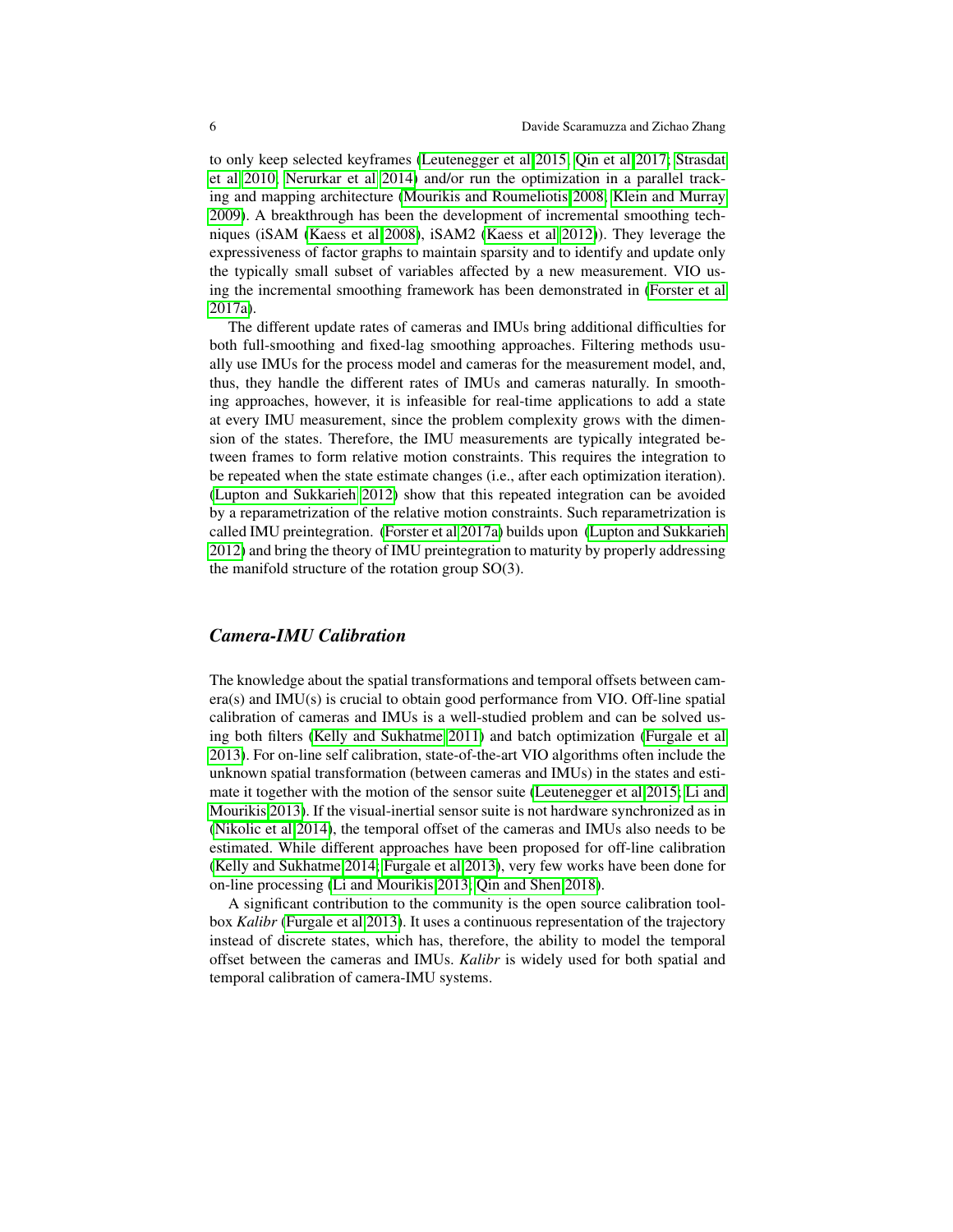### Examples of Applications

Pioneering work on VIO-based autonomous navigation of aerial robots was done in the context of the European project sFly (2009-2012) [\(Bloesch et al 2010;](#page-9-10) [Weiss](#page-11-12) [et al 2013;](#page-11-12) [Lynen et al 2013;](#page-10-18) [Forster et al 2013;](#page-9-11) [Meier et al 2012;](#page-10-19) [Scaramuzza et al](#page-11-13) [2014\)](#page-11-13).

Nowadays, there are several open-source VIO software packages available that have explicitly been developed for and successfully deployed on aerial robots. Most of these pipelines are monocular, since a single camera and an IMU are the minimal sensor suite necessary for reliable state estimation; the monocular setup is a convenient choice for flying robots due to its low weight and power consumption, with respect to other sensor configurations, such as stereo or multi-camera systems. The open source monocular VIO software packages currently available are:

- MSCKF [\(Mourikis and Roumeliotis 2007\)](#page-10-4) The Multi-State Constraint Kalman Filter (MSCKF) forms the basis of many modern, proprietary VIO systems (such as Google ARCore, the former Google Tango), but until recently no sufficient, publicly available implementation existed. The original MSCKF algorithm in [\(Mourikis and Roumeliotis 2007\)](#page-10-4) proposed a measurement model that expressed the geometric constraints between all of the camera poses that observed a particular image feature, without the need to maintain an estimate of the 3D feature position in the state. The extended Kalman filter backend in [\(Zhu et al](#page-12-0) [2017\)](#page-12-0) implements this formulation of the MSCKF for event-based camera inputs, but has been adapted to feature tracks from standard cameras. The code is publicly available at: [https://github.com/daniilidis-group/](https://github.com/daniilidis-group/msckf_mono) [msckf\\_mono](https://github.com/daniilidis-group/msckf_mono).
- OKVIS [\(Leutenegger et al 2013,](#page-10-20) [2015\)](#page-10-7) Open Keyframe-based Visual-Inertial SLAM (OKVIS) utilizes non-linear optimization on a sliding window of keyframe poses. The cost function is formulated with a combination of weighted reprojection errors for visual landmarks and weighted inertial error terms. The frontend uses a multi-scale Harris corner detector [\(Harris and Stephens 1988\)](#page-9-12) to find features, and then computes BRISK descriptors [\(Leutenegger et al 2011\)](#page-10-21) on them in order to perform data association between frames. Keyframes older than the sliding window are marginalized out of the states being estimated. OKVIS uses Googles Ceres solver [\(Agarwal et al 2010\)](#page-9-13) to perform non-linear optimization. It should be noted that OKVIS is not optimized for monocular VIO, and in [\(Leutenegger et al 2015\)](#page-10-7) it shows superior performance using a stereo configuration. The software is available in a ROS-compatible package at: [https://github.com/ethz-asl/okvis\\_ros](https://github.com/ethz-asl/okvis_ros).
- ROVIO [\(Bloesch et al 2015\)](#page-9-4) Robust Visual Inertial Odometry (ROVIO) is a visual-inertial state estimator based on an extended Kalman Filter (EKF), which proposed several novelties. In addition to FAST corner features [\(Ros](#page-11-14)[ten et al 2010\)](#page-11-14), whose 3D positions are parameterized with robot-centric bearing vectors and distances, multi-level patches are extracted from the image stream around these features. The patch features are tracked, warped based on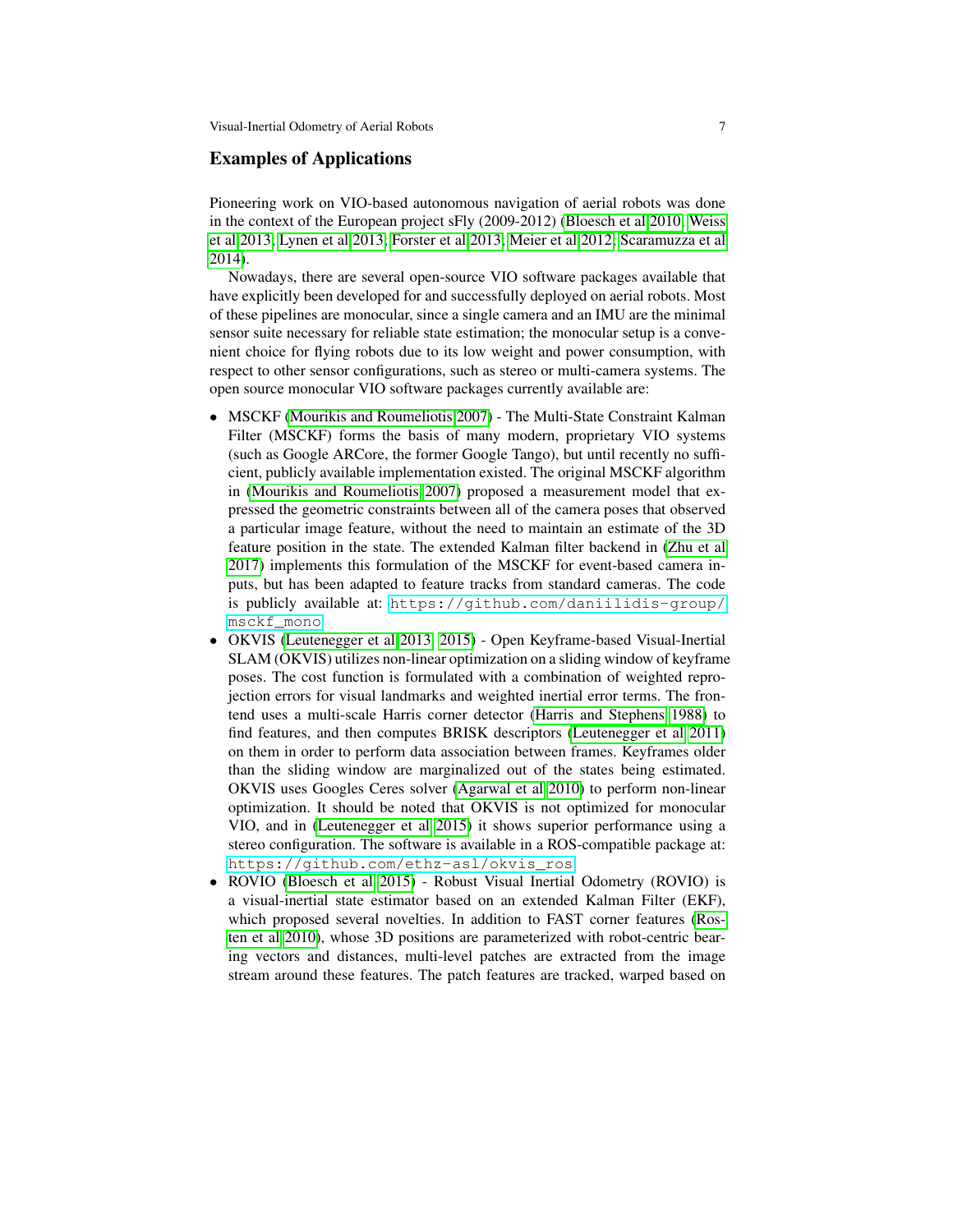IMU-predicted motion, and the photometric errors are used in the update step as innovation terms. Unlike OKVIS, ROVIO was developed as a monocular VIO pipeline. The pipeline is available as an opensource software package at: <https://github.com/ethz-asl/rovio>.

- VINS-Mono VINS-Mono [\(Qin et al 2017\)](#page-11-8) is a non-linear optimization-based sliding window estimator, tracking robust corner features [\(Shi and Tomasi 1994\)](#page-11-15), similar to OKVIS. However, VINS-Mono introduces several new features to this class of estimation framework. The authors propose a loosely-coupled sensor fusion initialization procedure to bootstrap the estimator from arbitrary initial states. IMU measurements are pre-integrated before being used in the optimization, and a tightly-coupled procedure for relocalization is proposed. VINS-Mono additionally features modules to perform 4DoF pose graph optimization and loop closure. The software is available in both a ROS compatible PC version and an iOS implementation for state estimation on mobile devices. VINS-Mono is available at: <https://github.com/HKUST-Aerial-Robotics/VINS-Mono>.
- SVO+MSF Multi-Sensor Fusion (MSF) [\(Lynen et al 2013\)](#page-10-18) is a general EKF framework for fusing data from different sensors in a state estimate. Semi-Direct Visual Odometry (SVO) [\(Forster et al 2014,](#page-9-14) [2017b\)](#page-9-15) is a computationally lightweight visual odometry algorithm that aligns images by tracking FAST corner features and edgelets and minimizing the photometric error of patches around them. This sparse alignment is then jointly optimized with the scene structure by minimizing the reprojection error of the features in a nonlinear least-squares optimization. The pose estimated from the vision-only SVO is provided to MSF as the output of a generic pose sensor, where it is then fused in a loosely-coupled manner with the IMU data, as proposed in [\(Faessler et al 2016\)](#page-9-16). Both MSF and SVO are publicly available, and communicate through a ROS interface. SVO 2.0 is available at: [https://github.com/uzh-rpg/rpg\\_svo\\_example](https://github.com/uzh-rpg/rpg_svo_example). MSF is available at: [https://github.com/ethz-asl/ethzasl\\_msf](https://github.com/ethz-asl/ethzasl_msf).
- SVO+GTSAM [\(Forster et al 2017a\)](#page-9-9) The same visual odometry frontend as in the SVO+MSF system has also been paired with a full-smoothing backend performing online factor graph optimization using iSAM2 [\(Kaess et al 2012\)](#page-10-2). In [\(Forster et al 2017a\)](#page-9-9), the authors present results using this integrated system and propose the use of pre-integrated IMU factors in the pose graph optimization. Both components of this approach, SVO and the GTSAM 4.0 optimization toolbox [\(Dellaert 2012\)](#page-9-17), are publicly available. SVO 2.0 is available at: [https://github.com/uzh-rpg/rpg\\_svo\\_example](https://github.com/uzh-rpg/rpg_svo_example). GTSAM is available at: <https://bitbucket.org/gtborg/gtsam/>.

A benchmark comparison of all the aforementioned open-source monocular VIO pipelines on common flying robot hardware (Odroid, Up Board, and Intel NUC) has been recently published [\(Delmerico and Scaramuzza 2018\)](#page-9-18). The evaluation considers the pose estimation accuracy, per-frame processing time, and CPU and memory load while processing the EuRoC Micro Aerial Vehicle datasets [\(Burri et al 2016\)](#page-9-19), which contain several 6DoF trajectories typical of flying robots. Note that quantitatively evaluating the accuracy is a non-trivial task due to the unobservable DoFs in VIO systems, for which a tutorial can be found in [\(Zhang and Scaramuzza 2018\)](#page-12-1).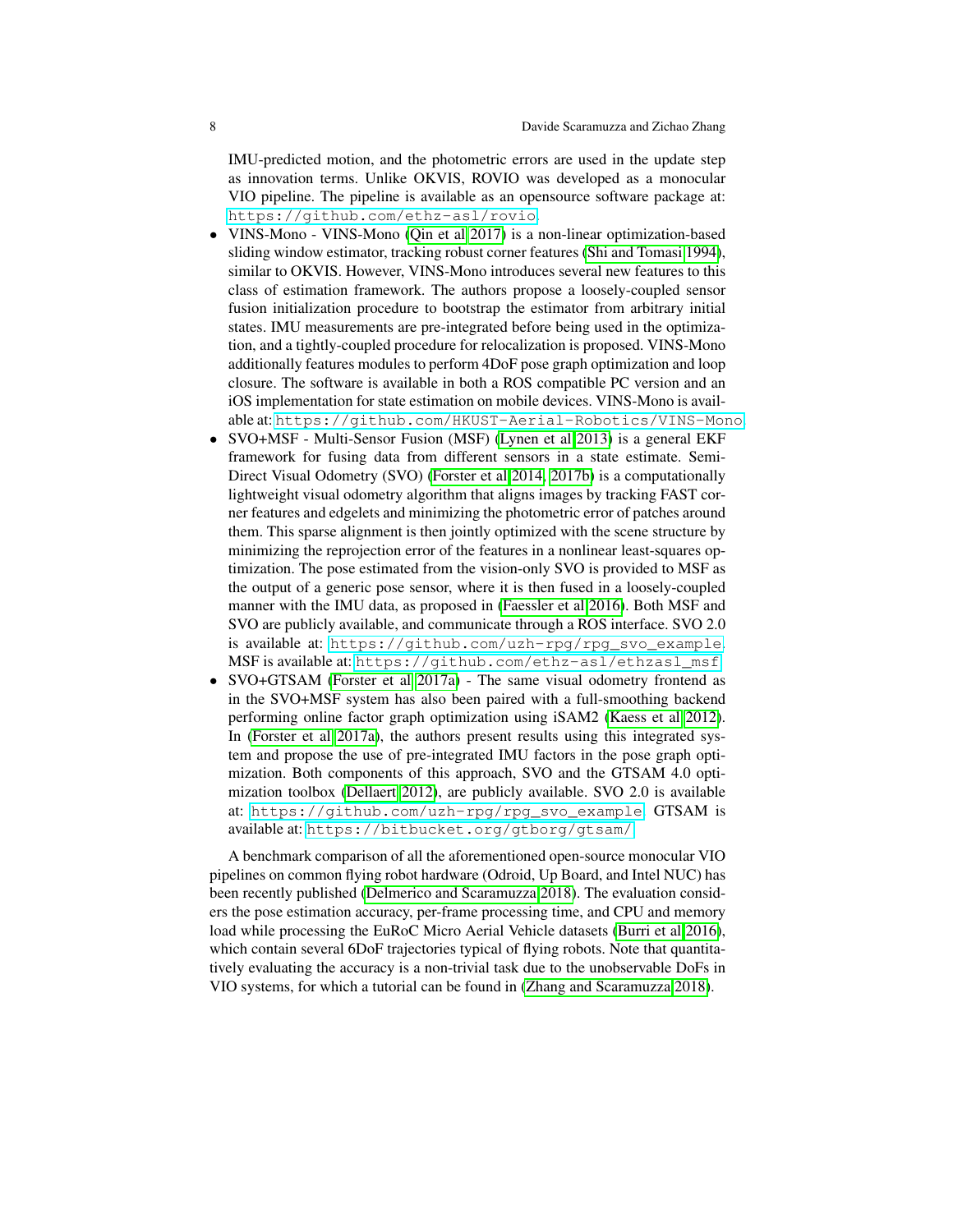Very recently, a VIO pipeline combining an event-camera, a standard camera, and an IMU (called UltimateSLAM) has been published [\(Rosinol Vidal et al 2018\)](#page-11-16). It is shown on public datasets that this hybrid pipeline leads to an accuracy improvement of 85% over standard, frame-based VIO systems. Furthermore, it is shown that it can be used for autonomous quadrotor flight in scenarios inaccessible with traditional VIO, such as high-speed motion, low-light environments and high dynamic range scenes.

# Future Directions for Research

New research directions are the integration of complementary sensors, such as event cameras, and new algorithmic tools, such as deep learning.

Contrarily to standard cameras, which send entire images at fixed frame rates, event cameras, such as the dynamic vision sensor (DVS) [\(Lichtsteiner et al 2008\)](#page-10-22) or the asynchronous time-based image sensor (ATIS) [\(Posch et al 2011\)](#page-11-17), only send the local pixel-level brightness changes caused by movement in a scene at the time they occur. Event cameras have four key advantages compared to standard cameras: a very low temporal latency (microseconds), a very high output rate (up to 1 MHz vs 100Hz of standard cameras), a very high dynamic range (up to 140 dB vs 60 dB of standard cameras), and a very low power consumption (10mW vs 1W of standard cameras). These properties enable the design of a new class of VIO and VISLAM algorithms that can operate in scenes characterized by high-speed motion [\(Gallego et al 2017;](#page-9-20) [Rebecq et al 2017a;](#page-11-18) [Rosinol Vidal et al 2018\)](#page-11-16) and highdynamic range [\(Kim et al 2014,](#page-10-23) [2016;](#page-10-24) [Rebecq et al 2017b](#page-11-19)[,a;](#page-11-18) [Rosinol Vidal et al](#page-11-16) [2018\)](#page-11-16), where standard cameras fail. However, since the output is composed of a sequence of asynchronous events, traditional frame-based computer-vision algorithms are not directly applicable, so that novel algorithms must be developed to deal with these cameras.

A robust VIO architecture should not solely exploit geometry and sensor measurement models but should also be able to exploit semantic/contextual information about the environment and application-specific priors about the motion dynamics. In this respect, the recent development of deep visual(-inertial) odometry [\(Costante](#page-9-21) [et al 2016;](#page-9-21) [Wang et al 2017;](#page-11-20) [Zhou et al 2017;](#page-12-2) [Clark et al 2017\)](#page-9-22) has shown promising initial results, especially in addressing open challenges with standard cameras, such as dealing with the aperture problem, motion blur, defocus, and low visibility scenarios. However, in terms of accuracy, end-to-end methods are still not on par with traditional methods currently.

## Cross-References

Visual Simultaneous Localization and Mapping; Visual Odometry.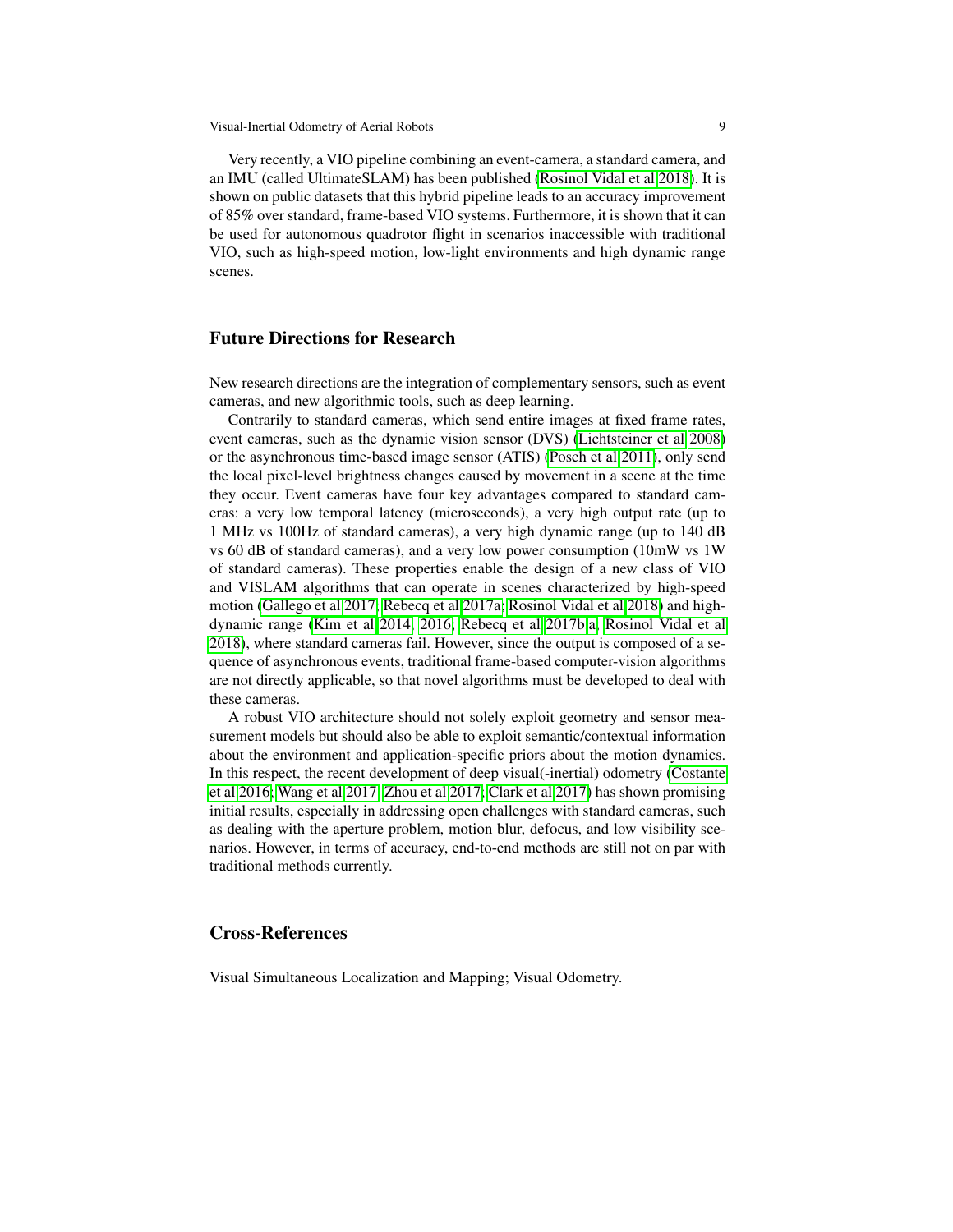#### References

<span id="page-9-13"></span>Agarwal A, Mierle K, Others (2010) Ceres solver. <http://ceres-solver.org>

- <span id="page-9-2"></span>Bell BM, Cathey FW (1993) The iterated kalman filter update as a gauss-newton method. IEEE Trans Autom Control 38(2):294–297, DOI 10.1109/9.250476
- <span id="page-9-10"></span>Bloesch M, Weiss S, Scaramuzza D, Siegwart R (2010) Vision based MAV navigation in unknown and unstructured environments. In: IEEE Int. Conf. Robot. Autom. (ICRA)
- <span id="page-9-4"></span>Bloesch M, Omari S, Hutter M, Siegwart R (2015) Robust visual inertial odometry using a direct EKF-based approach. In: IEEE/RSJ Int. Conf. Intell. Robot. Syst. (IROS)
- <span id="page-9-8"></span>Bryson M, Johnson-Roberson M, Sukkarieh S (2009) Airborne smoothing and mapping using vision and inertial sensors. In: IEEE Int. Conf. Robot. Autom. (ICRA), pp 3143–3148
- <span id="page-9-19"></span>Burri M, Nikolic J, Gohl P, Schneider T, Rehder J, Omari S, Achtelik MW, Siegwart R (2016) The EuRoC micro aerial vehicle datasets. Int J Robot Research 35:1157–1163, DOI 10.1177/ 0278364915620033
- <span id="page-9-22"></span>Clark R, Wang S, Wen H, Markham A, Trigoni N (2017) VINet: Visual-inertial odometry as a sequence-to-sequence learning problem. In: AAAI Conf. Artificial Intell.
- <span id="page-9-1"></span>Corke P, Lobo J, Dias J (2007) An introduction to inertial and visual sensing. Int J Robot Research 26(6):519–535, DOI 10.1177/0278364907079279
- <span id="page-9-21"></span>Costante G, Mancini M, Valigi P, Ciarfuglia T (2016) Exploring representation learning with cnns for frame-to-frame ego-motion estimation. In: IEEE Int. Conf. Robot. Autom. (ICRA)
- <span id="page-9-3"></span>Davison AJ, Reid ID, Molton ND, Stasse O (2007) MonoSLAM: Real-time single camera SLAM. IEEE Trans Pattern Anal Machine Intell 29(6):1052–1067
- <span id="page-9-17"></span>Dellaert F (2012) Factor graphs and GTSAM: A hands-on introduction. Tech. Rep. GT-RIM-CP&R-2012-002, Georgia Institute of Technology
- <span id="page-9-18"></span>Delmerico J, Scaramuzza D (2018) A benchmark comparison of monocular visual-inertial odometry algorithms for flying robots. In: IEEE Int. Conf. Robot. Autom. (ICRA)
- <span id="page-9-5"></span>Dong-Si TC, Mourikis A (2011) Motion tracking with fixed-lag smoothing: Algorithm consistency and analysis. In: IEEE Int. Conf. Robot. Autom. (ICRA)
- <span id="page-9-16"></span>Faessler M, Fontana F, Forster C, Mueggler E, Pizzoli M, Scaramuzza D (2016) Autonomous, vision-based flight and live dense 3D mapping with a quadrotor MAV. J Field Robot 33(4):431– 450, DOI 10.1002/rob.21581
- <span id="page-9-11"></span>Forster C, Lynen S, Kneip L, Scaramuzza D (2013) Collaborative monocular SLAM with multiple micro aerial vehicles. In: IEEE/RSJ Int. Conf. Intell. Robot. Syst. (IROS), pp 3962–3970, DOI 10.1109/IROS.2013.6696923
- <span id="page-9-14"></span>Forster C, Pizzoli M, Scaramuzza D (2014) SVO: Fast semi-direct monocular visual odometry. In: IEEE Int. Conf. Robot. Autom. (ICRA), pp 15–22, DOI 10.1109/ICRA.2014.6906584
- <span id="page-9-9"></span>Forster C, Carlone L, Dellaert F, Scaramuzza D (2017a) On-manifold preintegration for real-time visual-inertial odometry. IEEE Trans Robot 33(1):1–21, DOI 10.1109/TRO.2016.2597321
- <span id="page-9-15"></span>Forster C, Zhang Z, Gassner M, Werlberger M, Scaramuzza D (2017b) SVO: Semidirect visual odometry for monocular and multicamera systems. IEEE Trans Robot 33(2):249–265, DOI 10.1109/TRO.2016.2623335
- <span id="page-9-0"></span>Furgale P, Rehder J, Siegwart R (2013) Unified temporal and spatial calibration for multi-sensor systems. In: IEEE/RSJ Int. Conf. Intell. Robot. Syst. (IROS)
- <span id="page-9-20"></span>Gallego G, Lund JEA, Mueggler E, Rebecq H, Delbruck T, Scaramuzza D (2017) Event-based, 6- DOF camera tracking from photometric depth maps. IEEE Trans Pattern Anal Machine Intell DOI 10.1109/TPAMI.2017.2658577
- <span id="page-9-12"></span>Harris C, Stephens M (1988) A combined corner and edge detector. In: Proc. Fourth Alvey Vision Conf., Manchester, UK, vol 15, pp 147–151
- <span id="page-9-6"></span>Hartley R, Zisserman A (2003) Multiple View Geometry in Computer Vision. Cambridge University Press, second Edition
- <span id="page-9-7"></span>Hesch JA, Kottas DG, Bowman SL, Roumeliotis SI (2014) Camera-IMU-based localization: Observability analysis and consistency improvement. Int J Robot Research 33(1):182–201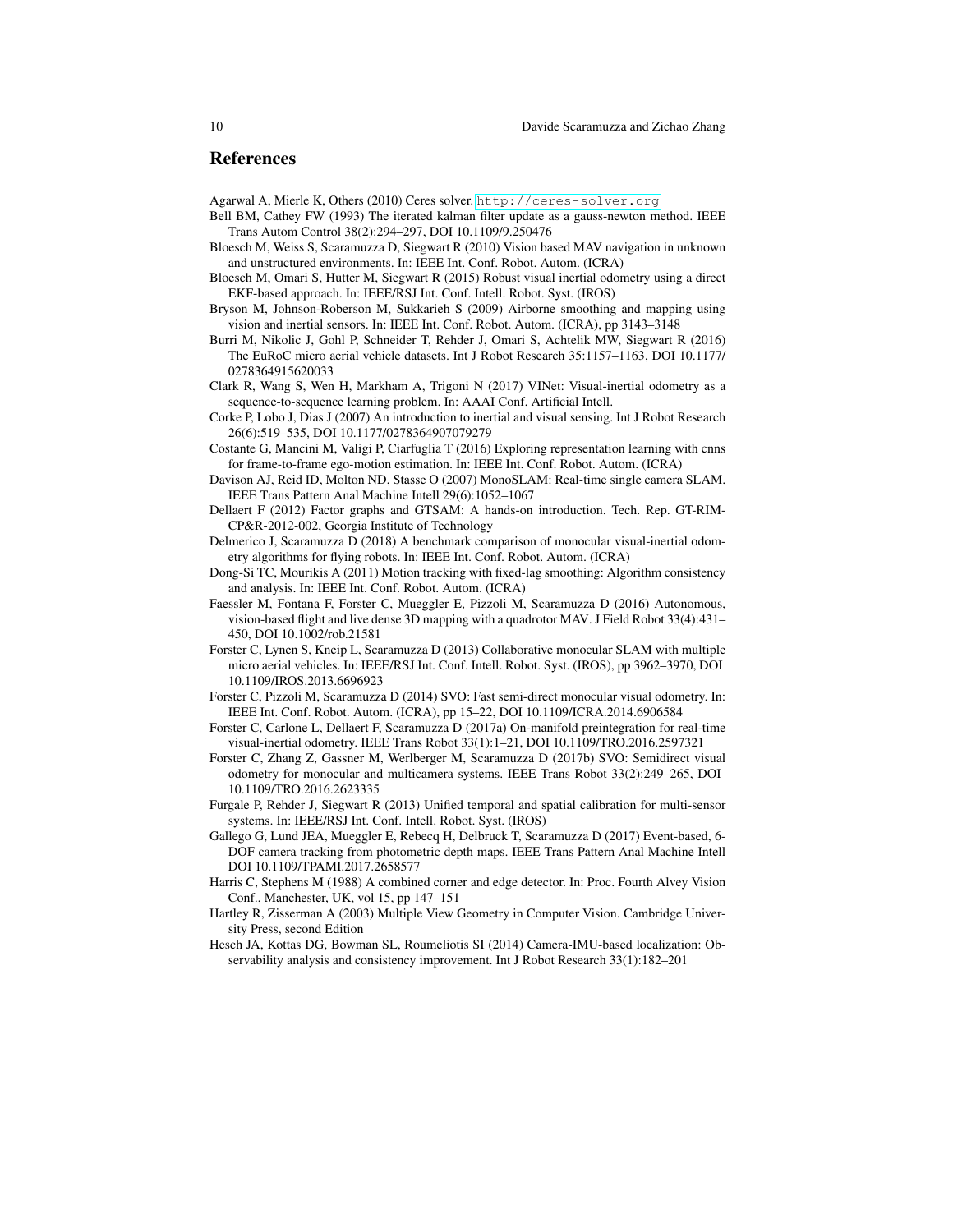- <span id="page-10-1"></span>Huang G (2019) Visual-inertial navigation: A concise review. In: IEEE Int. Conf. Robot. Autom. (ICRA)
- <span id="page-10-6"></span>Huang GP, Mourikis AI, Roumeliotis SI (2008) A first-estimates jacobian EKF for improving SLAM consistency. In: Int. Symp. Experimental Robotics (ISER)
- <span id="page-10-9"></span>Huang GP, Mourikis AI, Roumeliotis SI (2011) An observability-constrained sliding window filter for SLAM. In: IEEE/RSJ Int. Conf. Intell. Robot. Syst. (IROS), pp 65–72
- <span id="page-10-11"></span>Indelman V, Wiliams S, Kaess M, Dellaert F (2013) Information fusion in navigation systems via factor graph based incremental smoothing. J Robot and Auton Syst 61(8):721–738
- <span id="page-10-3"></span>Jones ES, Soatto S (2011) Visual-inertial navigation, mapping and localization: A scalable realtime causal approach. Int J Robot Research 30(4)
- <span id="page-10-10"></span>Jung SH, Taylor C (2001) Camera trajectory estimation using inertial sensor measurements and structure fom motion results. In: IEEE Int. Conf. Comput. Vis. Pattern Recog. (CVPR)
- <span id="page-10-13"></span>Kaess M, Ranganathan A, Dellaert F (2008) iSAM: Incremental smoothing and mapping. IEEE Trans Robot 24(6):1365–1378
- <span id="page-10-2"></span>Kaess M, Johannsson H, Roberts R, Ila V, Leonard J, Dellaert F (2012) iSAM2: Incremental smoothing and mapping using the Bayes tree. Int J Robot Research 31:217–236
- <span id="page-10-15"></span>Kelly J, Sukhatme GS (2011) Visual-inertial sensor fusion: Localization, mapping and sensor-tosensor self-calibration. Int J Robot Research 30(1):56–79, DOI 10.1177/0278364910382802
- <span id="page-10-17"></span>Kelly J, Sukhatme GS (2014) A General Framework for Temporal Calibration of Multiple Proprioceptive and Exteroceptive Sensors, Springer Berlin Heidelberg, Berlin, Heidelberg, pp 195–209. DOI 10.1007/978-3-642-28572-1 14, URL [https://doi.org/10.1007/](https://doi.org/10.1007/978-3-642-28572-1_14) [978-3-642-28572-1\\_14](https://doi.org/10.1007/978-3-642-28572-1_14)
- <span id="page-10-23"></span>Kim H, Handa A, Benosman R, Ieng SH, Davison AJ (2014) Simultaneous mosaicing and tracking with an event camera. In: British Machine Vis. Conf. (BMVC), DOI 10.5244/C.28.26
- <span id="page-10-24"></span>Kim H, Leutenegger S, Davison A (2016) Real-time 3d reconstruction and 6-dof tracking with an event camera. In: Eur. Conf. Comput. Vis. (ECCV)
- <span id="page-10-12"></span>Klein G, Murray D (2009) Parallel tracking and mapping on a camera phone. In: IEEE ACM Int. Sym. Mixed and Augmented Reality (ISMAR)
- <span id="page-10-5"></span>Kottas DG, Hesch JA, Bowman SL, Roumeliotis SI (2012) On the consistency of vision-aided inertial navigation. In: Int. Symp. Experimental Robotics (ISER)
- <span id="page-10-21"></span>Leutenegger S, Chli M, Siegwart R (2011) BRISK: Binary robust invariant scalable keypoints. In: Int. Conf. Comput. Vis. (ICCV), pp 2548–2555, DOI 10.1109/ICCV.2011.6126542
- <span id="page-10-20"></span>Leutenegger S, Furgale P, Rabaud V, Chli M, Konolige K, Siegwart R (2013) Keyframe-based visual-inertial SLAM using nonlinear optimization. In: Robotics: Science and Systems (RSS)
- <span id="page-10-7"></span>Leutenegger S, Lynen S, Bosse M, Siegwart R, Furgale P (2015) Keyframe-based visual-inertial SLAM using nonlinear optimization. Int J Robot Research
- <span id="page-10-16"></span>Li M, Mourikis AI (2013) 3-d motion estimation and online temporal calibration for camera-imu systems. In: 2013 IEEE International Conference on Robotics and Automation, pp 5709–5716, DOI 10.1109/ICRA.2013.6631398
- <span id="page-10-22"></span>Lichtsteiner P, Posch C, Delbruck T (2008) A  $128 \times 128$  120 dB 15  $\mu$ s latency asynchronous temporal contrast vision sensor. IEEE J Solid-State Circuits 43(2):566–576, DOI 10.1109/JSSC. 2007.914337
- <span id="page-10-14"></span>Lupton T, Sukkarieh S (2012) Visual-inertial-aided navigation for high-dynamic motion in built environments without initial conditions. IEEE Trans Robot 28(1):61–76
- <span id="page-10-18"></span>Lynen S, Achtelik M, Weiss S, Chli M, Siegwart R (2013) A robust and modular multi-sensor fusion approach applied to MAV navigation. In: IEEE/RSJ Int. Conf. Intell. Robot. Syst. (IROS)
- <span id="page-10-0"></span>Martinelli A (2013) Observability properties and deterministic algorithms in visual-inertial structure from motion. Foundations and Trends in Robotics pp 1–75
- <span id="page-10-8"></span>Maybeck P (1979) Stochastic Models, Estimation and Control, vol 1. Academic Press, New York
- <span id="page-10-19"></span>Meier L, Tanskanen P, Heng L, Lee GH, Fraundorfer F, Pollefeys M (2012) PIXHAWK: A micro aerial vehicle design for autonomous flight using onboard computer vision. Auton Robots 33(1– 2):21–39
- <span id="page-10-4"></span>Mourikis AI, Roumeliotis SI (2007) A multi-state constraint Kalman filter for vision-aided inertial navigation. In: IEEE Int. Conf. Robot. Autom. (ICRA), pp 3565–3572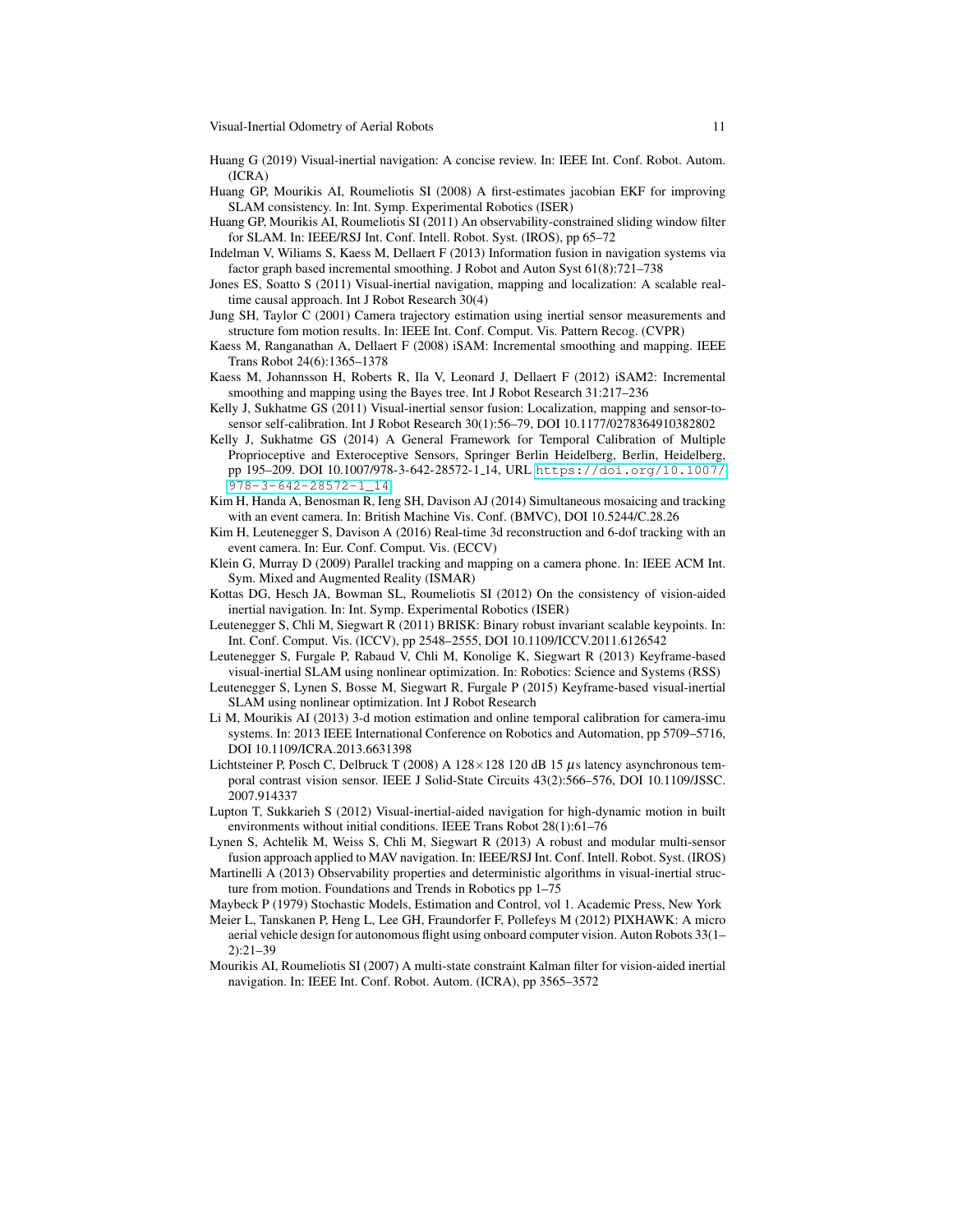- <span id="page-11-4"></span>Mourikis AI, Roumeliotis SI (2008) A dual-layer estimator architecture for long-term localization. In: Proc. of the Workshop on Visual Localization for Mobile Platforms at CVPR, Anchorage, Alaska
- <span id="page-11-10"></span>Nerurkar E, Wu K, Roumeliotis S (2014) C-KLAM: Constrained keyframe-based localization and mapping. In: IEEE Int. Conf. Robot. Autom. (ICRA)
- <span id="page-11-0"></span>Nikolic J, Rehder J, Burri M, Gohl P, Leutenegger S, Furgale P, Siegwart R (2014) A synchronized visual-inertial sensor system with FPGA pre-processing for accurate real-time SLAM. In: IEEE Int. Conf. Robot. Autom. (ICRA)
- <span id="page-11-7"></span>Patron-Perez A, Lovegrove S, Sibley G (2015) A spline-based trajectory representation for sensor fusion and rolling shutter cameras. Int J Comput Vis 113(3):208–219, DOI 10.1007/ s11263-015-0811-3
- <span id="page-11-17"></span>Posch C, Matolin D, Wohlgenannt R (2011) A QVGA 143 dB dynamic range frame-free PWM image sensor with lossless pixel-level video compression and time-domain CDS. IEEE J Solid-State Circuits 46(1):259–275, DOI 10.1109/JSSC.2010.2085952
- <span id="page-11-11"></span>Qin T, Shen S (2018) Online temporal calibration for monocular visual-inertial systems. In: IEEE/RSJ Int. Conf. Intell. Robot. Syst. (IROS)
- <span id="page-11-8"></span>Qin T, Li P, Shen S (2017) VINS-Mono: A robust and versatile monocular visual-inertial state estimator. arXiv e-prints URL <https://arxiv.org/abs/1708.03852>
- <span id="page-11-18"></span>Rebecq H, Gallego G, Mueggler E, Scaramuzza D (2017a) EMVS: Event-based multi-view stereo—3D reconstruction with an event camera in real-time. Int J Comput Vis pp 1–21, DOI 10.1007/s11263-017-1050-6
- <span id="page-11-19"></span>Rebecq H, Horstschäfer T, Gallego G, Scaramuzza D (2017b) EVO: A geometric approach to event-based 6-DOF parallel tracking and mapping in real-time. IEEE Robot Autom Lett 2:593– 600, DOI 10.1109/LRA.2016.2645143
- <span id="page-11-1"></span>Rehder J, Nikolic J, Schneider T, Hinzmann T, Siegwart R (2016) Extending kalibr: Calibrating the extrinsics of multiple IMUs and of individual axes. In: IEEE Int. Conf. Robot. Autom. (ICRA)
- <span id="page-11-16"></span>Rosinol Vidal T, Rebecq H, Horstschaefer T, Scaramuzza D (2018) Ultimate slam? combining events, images, and imu for robust visual slam in hdr and high speed scenarios. IEEE Robotics and Automation Letters (RA-L), 2018 DOI 10.1109/lra.2018.2793357
- <span id="page-11-14"></span>Rosten E, Porter R, Drummond T (2010) Faster and better: A machine learning approach to corner detection. IEEE Trans Pattern Anal Machine Intell 32(1):105–119, DOI 10.1109/TPAMI.2008. 275
- <span id="page-11-13"></span>Scaramuzza D, Achtelik M, Doitsidis L, Fraundorfer F, Kosmatopoulos EB, Martinelli A, Achtelik MW, Chli M, Chatzichristofis S, Kneip L, Gurdan D, Heng L, Lee G, Lynen S, Meier L, Pollefeys M, Renzaglia A, Siegwart R, Stumpf JC, Tanskanen P, Troiani C, Weiss S (2014) Vision-controlled micro flying robots: from system design to autonomous navigation and mapping in GPS-denied environments. IEEE Robot Autom Mag
- <span id="page-11-15"></span>Shi J, Tomasi C (1994) Good features to track. In: IEEE Int. Conf. Comput. Vis. Pattern Recog. (CVPR), pp 593–600, DOI 10.1109/CVPR.1994.323794
- <span id="page-11-5"></span>Sibley G, Matthies L, Sukhatme G (2010) Sliding window filter with application to planetary landing. J Field Robot 27(5):587–608
- <span id="page-11-6"></span>Sterlow D, Singh S (2004) Motion estimation from image and inertial measurements. Int J Robot Research
- <span id="page-11-9"></span>Strasdat H, Montiel J, Davison A (2010) Real-time monocular SLAM: Why filter? In: IEEE Int. Conf. Robot. Autom. (ICRA)
- <span id="page-11-3"></span>Tsotsos K, Chiuso A, Soatto S (2015) Robust inference for visual-inertial sensor fusion. In: IEEE Int. Conf. Robot. Autom. (ICRA)
- <span id="page-11-20"></span>Wang S, Clark R, Wen H, Trigoni N (2017) Deepvo: Towards end-to-end visual odometry with deep recurrent convolutional neural networks. In: IEEE Int. Conf. Robot. Autom. (ICRA)
- <span id="page-11-12"></span>Weiss S, Achtelik MW, Lynen S, Achtelik MC, Kneip L, Chli M, Siegwart R (2013) Monocular vision for long-term micro aerial vehicle state estimation: A compendium. J Field Robot 30(5):803–831, DOI 10.1002/rob.21466
- <span id="page-11-2"></span>Wu KJ, Ahmed AM, Georgiou GA, Roumeliotis SI (2015) A square root inverse filter for efficient vision-aided inertial navigation on mobile devices. In: Robotics: Science and Systems (RSS)